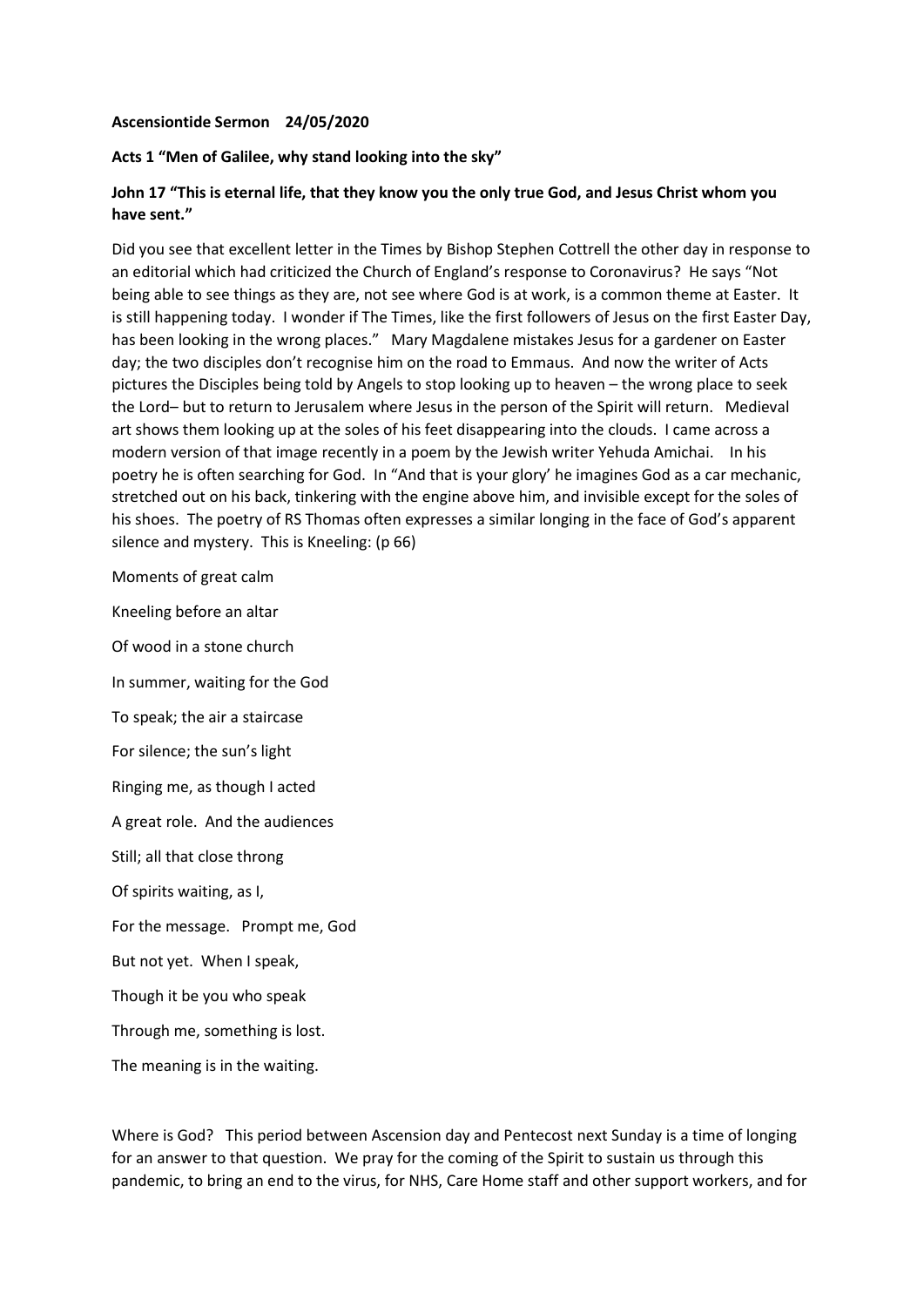the Spirit to lead the Church in the time that will follow, the new normal. Because life will be different for us as individuals, for us as a nation and for the Church. Where is God leading us? One question I have in my mind is: how will our lives be different when this crisis is past? How will the principles of our living have changed? how much of our current restraint on behalf of our fellow citizens – the restraint of Lockdown – should we carry into the post Covid 19 world for the sake of the planet and our environment? – less car mileage and air travel for example, and maybe less meat. Take a minute now, and a pencil and paper and write down three things that will be positively different for you when the pandemic crisis Is over, things that have changed for you in recent months that you want to carry on doing or not doing…………………… And what will the Church look like? Because it will be different. Take those questions and your own into your prayers this week and use some of the words of longing from the end of this Service as you pray for the coming of the Spirit.

Today's gospel can help bring some clarity to our searching. Jesus says "This is eternal life, that they know you the only true God, and Jesus Christ whom you have sent." This IS eternal life – note that present tense. Unlike the other synoptic gospels in which this happens and then that, Jesus does this and then that, John doesn't have a strong chronology of time – past present and future are brought together, Pentecost happens on the evening of Easter day as Jesus breathes on the disciples, for example. And in the I am sayings (I am the bread of life) or when he says in chapter 8 "Before Abraham was, I am" That's something his hearers then and our time bound minds now find difficult to understand! But I heard on the Today programme the other day an interesting talk by the novelist Ian McEwan in which he spoke about how Lockdown and Covid 19 had altered our attitude to time. The future and future planning were difficult to think about, drawing us to concentrate on the present and the past. He quoted Kierkegaard "Life can only be understood backwards, but it must be lived forwards." He said that the second half of that sentence had become more difficult. One day merges into another and Friday and Monday seem much the same. So for example I know that my stipendiary colleagues are busy, but at the same time they probably have more blank pages in their diaries looking ahead than they are used to. Things happen more immediately. That is a world the writer of john would have understood, drawing us to reflect about the past and to focus on seeking God in the present – the meaning is in the waiting as RS Thomas says.

So there is opportunity as we are forced to slow down – to ask God to sharpen our spiritual antennae to discern where his Spirit is leading us and to glimpse her afresh in this moment in this place. I like the way that the closure of our church buildings has encouraged us to find faith in the everyday worlds of our homes and with those we see each day rather than by going to church. RS Thomas, welsh Anglican priest and poet, talked about the ubiquity of God – he is everywhere and in everything and therefore not to be discerned as separate from Creation. His poetry encourages us to seek God by the apophatic way, the way of not knowing, of ambiguity and uncertainty, of half light, the light of the moon rather than the sun. Do pray earnestly and with longing for the coming of the Spirit this week, and expect God to answer your longing, your waiting, your searching – but in ways that will surprise and possibly unsettle you. Maybe you will find that you have been looking in the wrong places or with the wrong eyes. A few years ago we were on holiday in Greece. The guidebook said there was a beautiful gorge nearby, a dried up river bed, so we went to look for it. We parked the car by a sign pointing to the gorge and walked down a dusty track. After some time we began to ask "where is it?!". It was hot and we were tired! Then we realized we had been in the gorge for the past 10 minutes but hadn't had the eyes to see it. With fresh eyes we appreciated the beauty that had been all around us. Let me end with a another famous poem by Thomas, The Bright Field